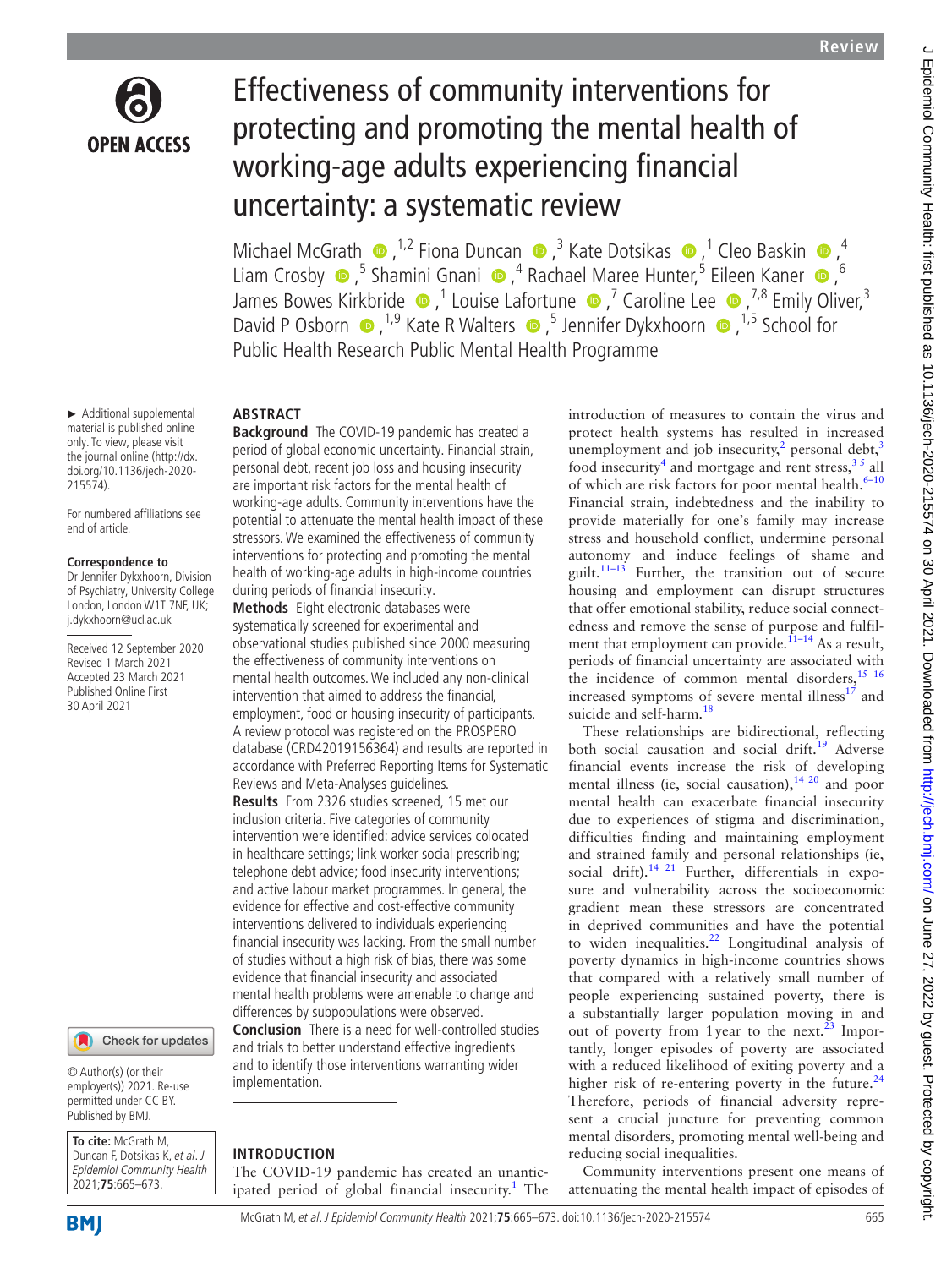financial insecurity.[25](#page-7-14) These interventions draw on resources and expertise within communities and beyond the healthcare system to provide individuals with non-clinical forms of support to improve their psychosocial circumstances.<sup>26</sup> By acknowledging that individuals are embedded within wider social, economic and political contexts, community interventions operate across all levels of the socioecological model of health promotion (from the individual to the policy level) to prioritise both health and social outcomes.<sup>26-29</sup>

While implementing interventions that act on the social determinants of mental health has been highlighted as a global priority, a substantial implementation gap exists.<sup>30</sup><sup>31</sup> Barriers to wider implementation include limited evidence of effectiveness, the complexity of addressing social and economic challenges, and that action can be seen as inherently political.<sup>32</sup> As the economic fallout of the COVID-19 pandemic unfolds, there have been renewed calls to pre-empt the mental health impacts of increasing household debt, unemployment and food insecurity by implementing interventions that provide social and financial support.<sup>33</sup> 34

Previous reviews have examined the effectiveness of community interventions for improving the mental health of specific subpopulations, such as the long-term unemployed, $35\frac{36}{9}$  people experiencing homelessness<sup>37</sup> 38 and people with pre-existing mental illness.[39 40](#page-7-21) However, a stronger evidence base regarding the delivery of these interventions to the general population is required. A review of randomised controlled trials (RCT) of interventions aiming to reduce the impact of financial hardship on mental health found limited evidence of effectiveness for most types of interventions.<sup>[41](#page-7-22)</sup> All participants in the studies identified were unemployed, and the authors emphasised the need for further research and evaluation of interventions delivered in both primary care settings and within statutory and voluntary sector organisations. Therefore, we examine community interventions that seek to address acute financial stressors and their consequences (such as recent or imminent job loss, debt and legal issues, and housing and food insecurity) in a broader population and draw on evidence from a wider range of study designs. Specifically, this systematic review aims to (1) determine the effectiveness of community interventions for improving the mental health of working-age adults in high-income countries during periods of financial uncertainty, and (2) evaluate the impact of these interventions on health inequalities.

# **METHODS**

We conducted a systematic review to identify effective community interventions for improved mental health and highlight priorities for future research. A review protocol was registered on the PROSPERO database [\(CRD 42019156364\)](https://www.crd.york.ac.uk/prospero/display_record.php?ID=CRD42019156364) and results are reported in accordance with Preferred Reporting Items for Systematic Reviews and Meta-Analyses guidelines.<sup>42</sup>

## **Search strategy and screening**

An electronic search of eight academic and grey literature databases (Embase, Medline, PsycINFO, Web of Science, CINAHL Plus, the Cochrane Library, OpenGrey, Social Care Online) was conducted in August 2019. The search strategy incorporated a mix of keywords, and subject headings adapted for each database. Based on our study aims, the search strategy was built around three concepts: (1) personal or household financial insecurity, including recent unemployment, precarious employment, personal debt, food and housing insecurity; (2) community interventions; and (3) mental health and well-being outcomes (see

<span id="page-1-0"></span>

| Table 1               | Inclusion and exclusion criteria                                                                                                                                                                                                                                                                                                                                                                                              |
|-----------------------|-------------------------------------------------------------------------------------------------------------------------------------------------------------------------------------------------------------------------------------------------------------------------------------------------------------------------------------------------------------------------------------------------------------------------------|
| Population            |                                                                                                                                                                                                                                                                                                                                                                                                                               |
| Include               | Working-age adults (18-64 years) living in high-income, OECD<br>countries experiencing periods of personal or household financial<br>uncertainty relating to employment (eg, recent or imminent<br>unemployment, precarious employment), personal debt and legal<br>issues, housing security (eq, mortgage or rent stress, threatened<br>eviction) or food insecurity.                                                        |
| Exclude               | Other chronic stressors or populations with more complex needs (eq,<br>long-term homelessness, refugees and asylum seekers, recently released<br>offenders, people experiencing domestic violence).                                                                                                                                                                                                                           |
| <b>Intervention</b>   |                                                                                                                                                                                                                                                                                                                                                                                                                               |
| Include               | Community or social interventions. Defined as any non-clinical<br>programme, service or policy that draws on resources beyond the<br>healthcare system to improve the psychosocial living conditions of<br>participants or their community.                                                                                                                                                                                   |
| Exclude               | Clinical or pharmaceutical interventions, including psychotherapies.                                                                                                                                                                                                                                                                                                                                                          |
| Comparator            |                                                                                                                                                                                                                                                                                                                                                                                                                               |
| Include               | Experimental or quantitative observational studies that employ either<br>preintervention and postintervention measurements, or intervention<br>and control arms.                                                                                                                                                                                                                                                              |
| Exclude               | Studies without preintervention and postintervention measurements<br>or a comparison group, formative and process evaluations, qualitative<br>aibutz                                                                                                                                                                                                                                                                          |
| <b>Outcomes</b>       |                                                                                                                                                                                                                                                                                                                                                                                                                               |
| Primary outcomes      | Mental health outcomes broadly defined to include any objective<br>measure of:<br>▶ Psychological distress (eq, worry, stress, shame).<br>$\blacktriangleright$ The symptoms of common mental disorders (eq. anxiety,<br>depression).<br>• Well-being and positive affect (eq, quality of life, happiness, self-<br>esteem, resilience).<br>Mental health service utilisation (eq, consultations, referrals,<br>prescribing). |
| Secondary<br>outcomes | Any data relevant to the cost-effectiveness of the intervention (from an<br>individual, societal or government perspective).                                                                                                                                                                                                                                                                                                  |

OECD, Organisation for Economic Co-operation and Development.

[online supplemental material](https://dx.doi.org/10.1136/jech-2020-215574)). Two reviewers independently screened titles, abstracts and full-text articles, with discrepancies reconciled through discussion. Only studies reporting primary research and published in English since January 2000 were included. Additional studies were identified by manually searching relevant systematic reviews and study protocols identified during screening and backward-forward citation searching all studies meeting our inclusion criteria.

## **Inclusion and exclusion criteria**

For inclusion, studies needed to report the effectiveness of a community intervention on mental health outcomes for working-age adults (aged 18–64) in high-income countries, as defined by the Organisation for Economic Co-operation and Develop-ment,<sup>[43](#page-7-24)</sup> experiencing personal or household financial uncertainty ([table](#page-1-0) 1). We draw on an established definition of community interventions and include non-clinical programmes, services and policies that (1) operate at any level of health promotion (from the individual level to the policy level), (2) draw on resources and expertise found within communities and beyond the healthcare system, and (3) address both health and social outcomes. $2628$  We included interventions adopting universal or selective prevention strategies, which attempt to attenuate the impact of financial insecurity on mental health and well-being in the general population, rather than in people with existing mental health problems.[44](#page-7-25) Interventions were included if they addressed acute episodes of financial insecurity and their consequences, such as programmes for the recently unemployed (defined as a period of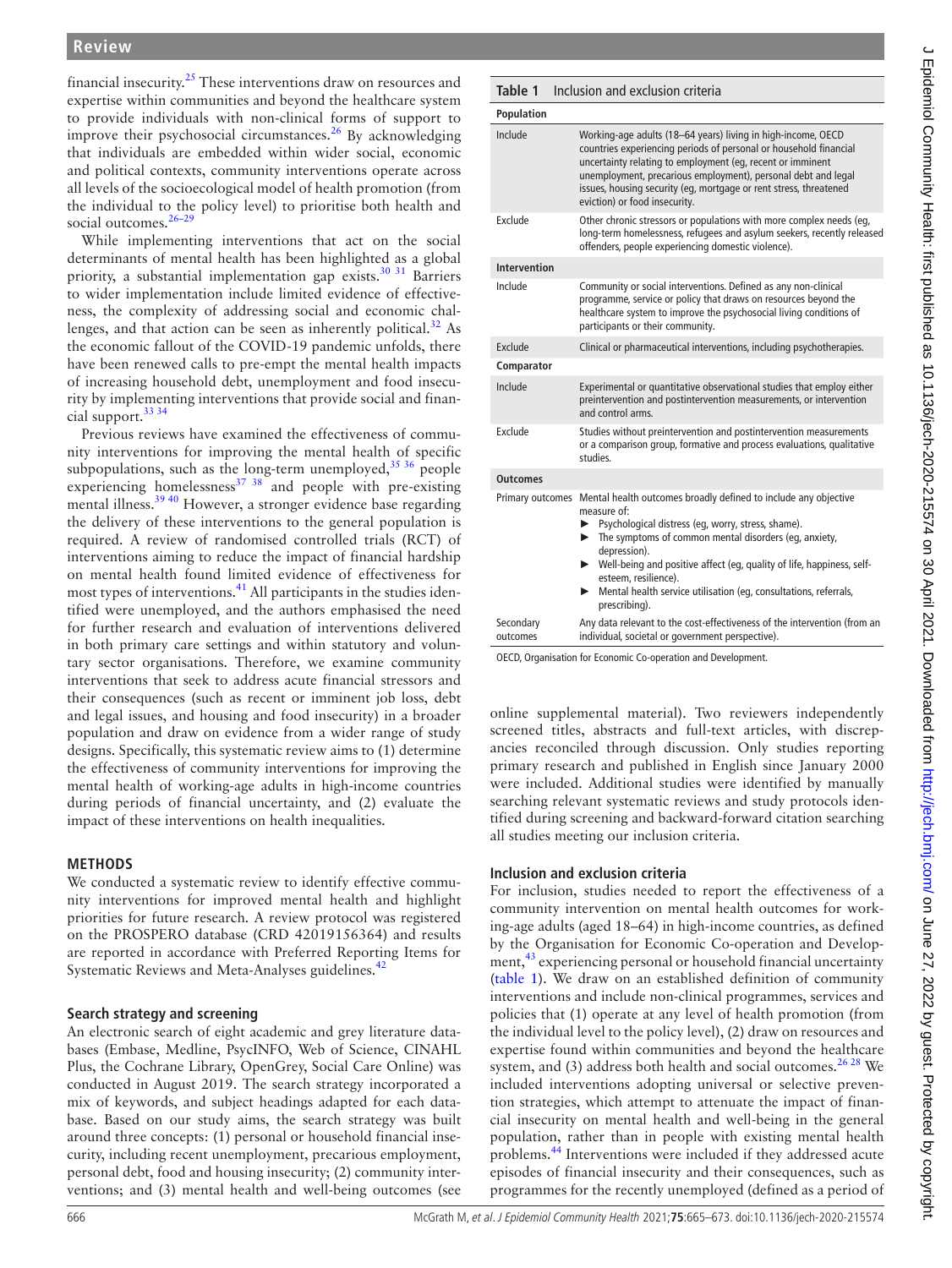less than 12 months) or those at risk of homelessness, the provision of legal or debt advice, or services for the food insecure, rather than those addressing persistent problems such as longterm unemployment or homelessness.

The primary outcome, mental health and well-being, was broadly defined to include psychological distress, the symptoms of common mental disorders, aspects of well-being and positive affect, and mental health service utilisation. In order to measure effectiveness, only quantitative studies employing experimental, quasiexperimental or observational designs (with either a nonexposed comparison group or before-after intervention measurement) were included. Data relevant to an economic evaluation were extracted as secondary outcomes.

#### **Data extraction and analysis**

A data extraction framework was adapted from the Template for Intervention Description and Replication checklist<sup>[45](#page-7-26)</sup> and included the following elements: study location, participant characteristics, intervention description, financial stressor targeted, procedure and activities, mode/location of delivery, duration, frequency/intensity of intervention, study design, sample size, follow-up period and primary and secondary outcomes.

Two reviewers independently assessed individual study quality and risk of bias using the Effective Public Health Practice Project's Quality Assessment Tool for Quantitative Studies.<sup>46</sup> Mental health outcomes of each study were assessed on a three-point scale and against eight domains: selection bias, study design, confounders, blinding, data collection methods, withdrawals, intervention integrity and analysis. Discrepancies were resolved through discussion, and each study was given an overall quality rating of 'high', 'moderate' or 'low', following instrument scoring guidelines. Studies were not excluded based on their quality assessment.

## **RESULTS**

2326 non-duplicate titles identified were identified, 2304 from database searches and 22 from manual searches. Of these, 15

studies met our inclusion criteria ([figure](#page-2-0) 1). Ten studies (67%) were identified from the UK, two (13%) from the USA and one study each (7%) from Finland, Germany and Canada. Four studies used experimental research designs (three  $\text{RCTs}^{47-49}$  and one quasiexperimental controlled study<sup>50</sup>) and the remaining 11 employed either controlled or uncontrolled before-after methods. Based on our quality assessment, three studies were rated 'moderate' quality<sup>47 48 50</sup> and the remaining 12 studies 'low' quality.

Most studies  $(n=12)$  measured mental health outcomes using standardised screening instruments for the symptoms of anxiety and depression, stress, psychological distress, well-being and functioning [\(table](#page-3-0) 2). Four studies reported mental health service utilisation, including primary care consultations, referrals, and antidepressant, hypnotic and anxiolytic prescribing.<sup>47 50-52</sup>

#### **Community interventions**

Following data extraction, the included studies were categorised by the two reviewers into five intervention types: welfare and advice services colocated in healthcare settings  $(n=7)$ ,  $50\frac{52-57}{3}$ link worker social prescribing  $(n=2)$ ,<sup>47 51</sup> telephone debt advice  $(n=2)$ ,<sup>48 58</sup> active labour market programmes for the recently unemployed  $(n=3)^{49}$  <sup>59 60</sup> and food insecurity interventions  $(n=1)^{61}$  [\(table](#page-3-1) 3).

#### Welfare and advice service colocated in healthcare settings

Seven studies measured the effectiveness of colocated welfare and advice services on mental health outcomes. A quasiexperimental controlled study in London rated of moderate quality reduced self-reported financial strain among participants at 3-month follow-up, compared with controls.<sup>50</sup> Overall, participants showed no changes in well-being, the symptoms of common mental disorders or self-reported general practice (GP) consultations. However, well-being scores did improve for those participants for whom advice resulted in positive financial outcomes, while symptoms of common mental disorders declined for women and Black participants.



<span id="page-2-0"></span>**Figure 1** Preferred Reporting Items for Systematic Reviews and Meta-Analyses (PRISMA) flow diagram of included studies.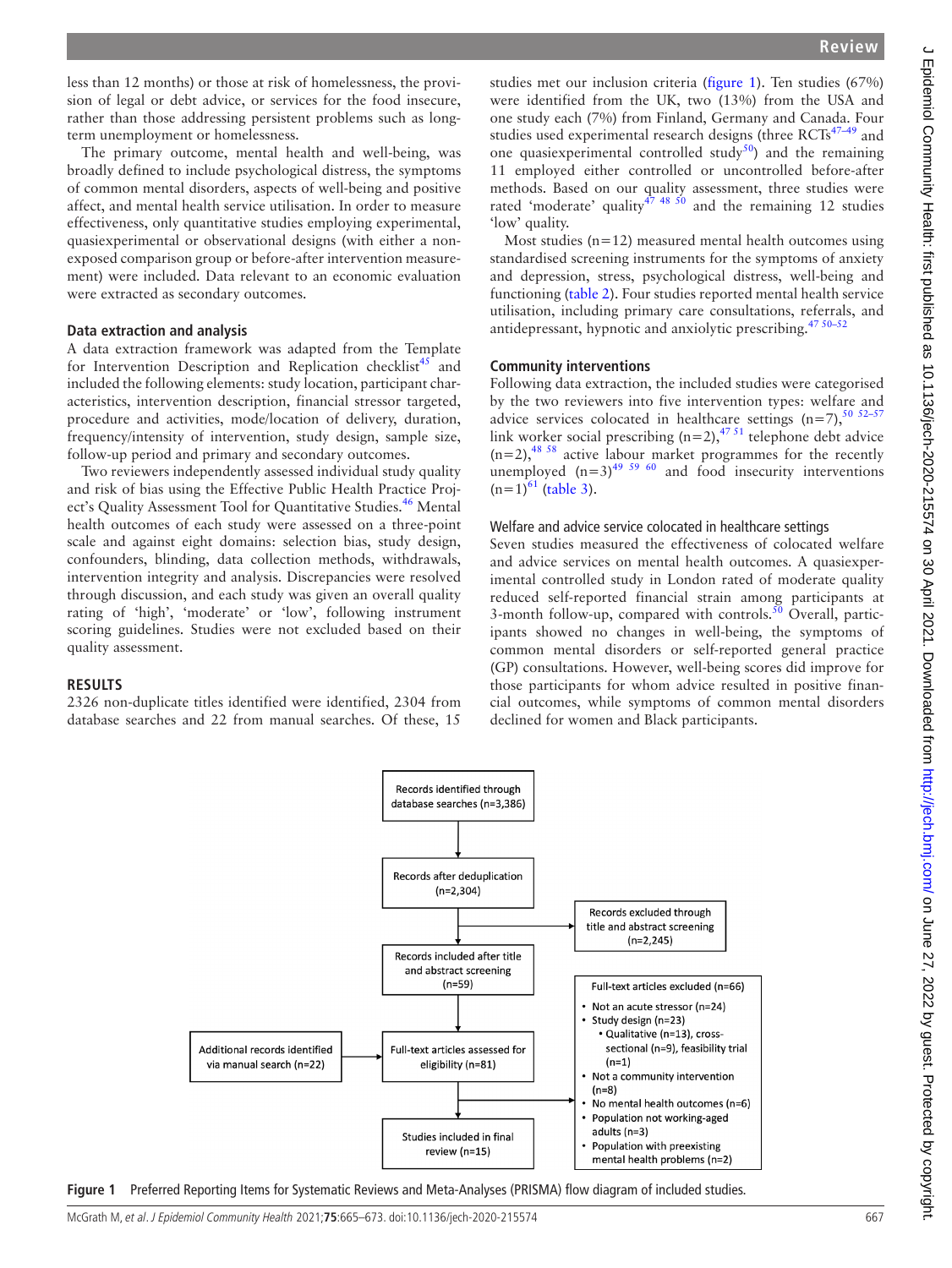<span id="page-3-0"></span>

| Table 2 Summary of included studies                        |                                                                                                                                                                                                                   |                                                                                               |                                                                                              |  |  |
|------------------------------------------------------------|-------------------------------------------------------------------------------------------------------------------------------------------------------------------------------------------------------------------|-----------------------------------------------------------------------------------------------|----------------------------------------------------------------------------------------------|--|--|
| Study (year)                                               | <b>Participants and setting</b>                                                                                                                                                                                   | Study design                                                                                  | <b>Outcomes</b>                                                                              |  |  |
| Welfare and advice services located in healthcare settings |                                                                                                                                                                                                                   |                                                                                               |                                                                                              |  |  |
| Abbott and Hobby (2000) <sup>53</sup>                      | Service users (n=68, 60% female) in five general practices in a<br>deprived area of Liverpool, England.                                                                                                           | Uncontrolled before-after study<br>(6 and 12-month follow-up)                                 | SF-36                                                                                        |  |  |
| Caiels and Thurston (2005) <sup>56</sup>                   | Participants (n=96, 64% female, 98% White) in an advice service<br>delivered at general practices in England.                                                                                                     | Uncontrolled before-after study<br>(follow-up at case closure)                                | $SF-12$                                                                                      |  |  |
| Abbott et al (2006) <sup>54</sup>                          | Welfare benefits advice delivered to service users (n=345, 53%<br>female, 96% White British) recruited from 59 GP surgeries in England.                                                                           | Uncontrolled before-after study<br>(6 and 12-month follow-up)                                 | SF-36                                                                                        |  |  |
| Ryan et al (2012) <sup>55</sup>                            | A medical-legal partnership for low-income earning patients (n=204,<br>72% female, 53% White) in a family clinic in Arizona, USA.                                                                                 | Uncontrolled before-after study<br>(follow-up at case closure, mean: 2 months)                | PSS-10, MYCaW                                                                                |  |  |
| Harris (2013) <sup>57</sup>                                | Participants in an advice service delivered in a hospital in London<br>(n=745, 66% female, 51% White).                                                                                                            | Uncontrolled before-after study<br>(follow-up at case closure)                                | SF-36, health service costs                                                                  |  |  |
| Krska et al (2013) <sup>52</sup>                           | Patients (n=148, 65% female, 78% working age) at six general<br>practices in deprived areas of England participating in an outreach<br>service.                                                                   | Uncontrolled before-after study (6-month<br>follow-up)                                        | Health service utilisation                                                                   |  |  |
| Woodhead et al (2017) <sup>50</sup>                        | Adults (n=910, 63% female, 49% White British) accessing colocated<br>welfare advice in eight general practices in London.                                                                                         | Quasiexperimental controlled study (3-month<br>follow-up)                                     | GHQ-12, SWEMWBS, health service utilisation                                                  |  |  |
| Link worker social prescribing                             |                                                                                                                                                                                                                   |                                                                                               |                                                                                              |  |  |
| Grant et al (2000) <sup>47</sup>                           | Patients (n=161, 75% female) in 26 general practices in England<br>identified by their general practitioners (GPs) as having psychosocial<br>problems and referred to local and national voluntary organisations. | Randomised controlled trial (1 and 4-month<br>follow-up)                                      | HADS, Duke-UNC FSSQ, health service utilisation                                              |  |  |
| Grayer et al (2008) <sup>51</sup>                          | Link workers direct patients (n=108, 62% female, mean age: 43,<br>67% White) identified as having psychosocial problems in 13 general<br>practices in London to community and voluntary services.                 | Uncontrolled before-after study<br>(3-month follow-up)                                        | GHQ-12, CORE-OM, health service utilisation                                                  |  |  |
| Telephone debt advice services                             |                                                                                                                                                                                                                   |                                                                                               |                                                                                              |  |  |
| Jinhee Kim et al (2013) <sup>58</sup>                      | Clients (n=355, 68% female, 65% White) drawn from the database of<br>a non-profit credit counselling agency in the USA.                                                                                           | Controlled before-after study<br>(18-month follow-up)                                         | Composite health score, including experiences<br>of stress                                   |  |  |
| Pleasence and Balmer (2007) <sup>48</sup>                  | People (n=402) experiencing problems with debt recruited from 16<br>unemployment and welfare centres in England and Wales.                                                                                        | Randomised controlled trial (5-month follow-up) STAI-S, EQ-5D                                 |                                                                                              |  |  |
| Food insecurity interventions                              |                                                                                                                                                                                                                   |                                                                                               |                                                                                              |  |  |
| Roncarolo et al (2016) <sup>61</sup>                       | Food insecure individuals (n=824, 58% female, 36% foreign born)<br>recruited from 24 non-profit organisations in Montreal, Canada.                                                                                | Controlled before-after study (9-month follow-<br>up)                                         | $SF-12$                                                                                      |  |  |
| Active labour market programmes                            |                                                                                                                                                                                                                   |                                                                                               |                                                                                              |  |  |
| Vinokur et al (2000) <sup>49</sup>                         | Recently unemployed people (55% female, median age: 35, 76%<br>White, mean period of unemployment: 4.1 weeks) in Michigan, USA,<br>participating in a week-long, group job search workshop.                       | follow-up)                                                                                    | Randomised controlled trial (2, 6 and 24-month HSCL, UM-CIDI, role and emotional functioning |  |  |
| Saloniemi et al (2014) <sup>60</sup>                       | Recently unemployed people (n=342, 53% female, mean age:<br>36, 71% unemployed for <12 months) in Finland participating in<br>government-run vocational training courses.                                         | Uncontrolled before-after study.<br>Follow-up at programme conclusion (range:<br>3-24 months) | GHQ-12, SSS, self-reported sense of coherence                                                |  |  |
| Rose (2019) <sup>59</sup>                                  | 9% random sample of all people aged 16-54 entering unemployment<br>in Germany in 1 year.                                                                                                                          | Controlled before-after study (12-month<br>follow-up)                                         | Self-reported life satisfaction                                                              |  |  |

CORE-OM, Core Outcome Measurement tools; Duke-UNC FSSQ, Functional Social Support Questionnaire; EQ-5D, EuroQol-5 Dimension; GHQ-12, General Health Questionnaire; HADS, Hospital Anxiety and Depression Scale; HSCL, Hopkins Symptoms Checklist; MYCaW, Measure Yourself Concerns and Well-being; PSS-10, Perceived Stress Scale; rOR, Ratio of odds ratios; SF-12, 12-item Short Form Survey; SF-36, 36-item Short Form Survey; SSS, Stress Symptom Scale; STAI-S, State-Trait Anxiety Inventory-state short form; SWEMWBS, Shortened Warwick-Edinburgh Mental Well-Being Scale; UM-CIDI, Composite International Diagnostic Interview, University of Michigan short version.

A further six uncontrolled before-after studies, which were assessed to be of low quality, showed inconsistent results. $52-57$ Reduced stress and increased well-being were observed among low-income earning, legal advice recipients in a family practice

in Arizona, USA.<sup>55</sup> Three studies in England reported improvements in some, but not all, 36-item Short Form Survey domains for welfare and financial advice recipients.<sup>[53 54 57](#page-8-4)</sup> However, there was little evidence these improvements were sustained in the

<span id="page-3-1"></span>

| Types of community interventions identified<br>Table 3                                |                                                                                                                                                                                                                                                                                                                                                                                                                                                                                                                                      |  |  |  |
|---------------------------------------------------------------------------------------|--------------------------------------------------------------------------------------------------------------------------------------------------------------------------------------------------------------------------------------------------------------------------------------------------------------------------------------------------------------------------------------------------------------------------------------------------------------------------------------------------------------------------------------|--|--|--|
| <b>Type of intervention</b>                                                           | <b>Description</b>                                                                                                                                                                                                                                                                                                                                                                                                                                                                                                                   |  |  |  |
| Welfare and advice services<br>colocated in healthcare settings<br>$(n=7)^{50}$ 52-57 | Services operating in primary care and hospital settings that provide information, support and advocacy for people dealing with financial insecurity. These<br>services assist participants with problems relating to welfare (eq, benefits entitlement and appeals), housing (eq, tenancy agreements, repossessions and<br>eviction), employment problems (eq, redundancy, unfair dismissal and training), finances (eq, income maximisation and financial literacy) and legal issues<br>(eq, debt, compensation and court action). |  |  |  |
| Link worker social prescribing<br>$(n=2)^{4751}$                                      | Trained link workers refer patients who present to their general practitioner with psychosocial problems to voluntary and community sector services,<br>including cultural activities, befriending services and physical activity groups.                                                                                                                                                                                                                                                                                            |  |  |  |
| Telephone debt advice services<br>$(n=2)^{48.58}$                                     | Advice delivered via telephone providing financial planning and budgeting, credit counselling, assistance with repossession and bailiffs, and referral<br>services, in conjunction with self-help material delivered online or by post.                                                                                                                                                                                                                                                                                              |  |  |  |
| Active labour market programmes<br>$(n=3)^{49\,59\,60}$                               | Programmes delivered as part of national labour policies for the recently unemployed. These policies differ by country but involve early intervention<br>when people become unemployed and regular monitoring of activities based on principles of 'mutual obligation'. Unemployed people may be required<br>to undertake job-seeking activities, participate in vocational and life skills training, complete work placements or volunteer their time in order to receive<br>welfare benefits and avoid sanctions. <sup>83</sup>    |  |  |  |
| Food insecurity interventions<br>$(n=1)^{61}$                                         | Programmes that aim to alleviate food insecurity, including food banks, collective kitchens and bulk-buying clubs.                                                                                                                                                                                                                                                                                                                                                                                                                   |  |  |  |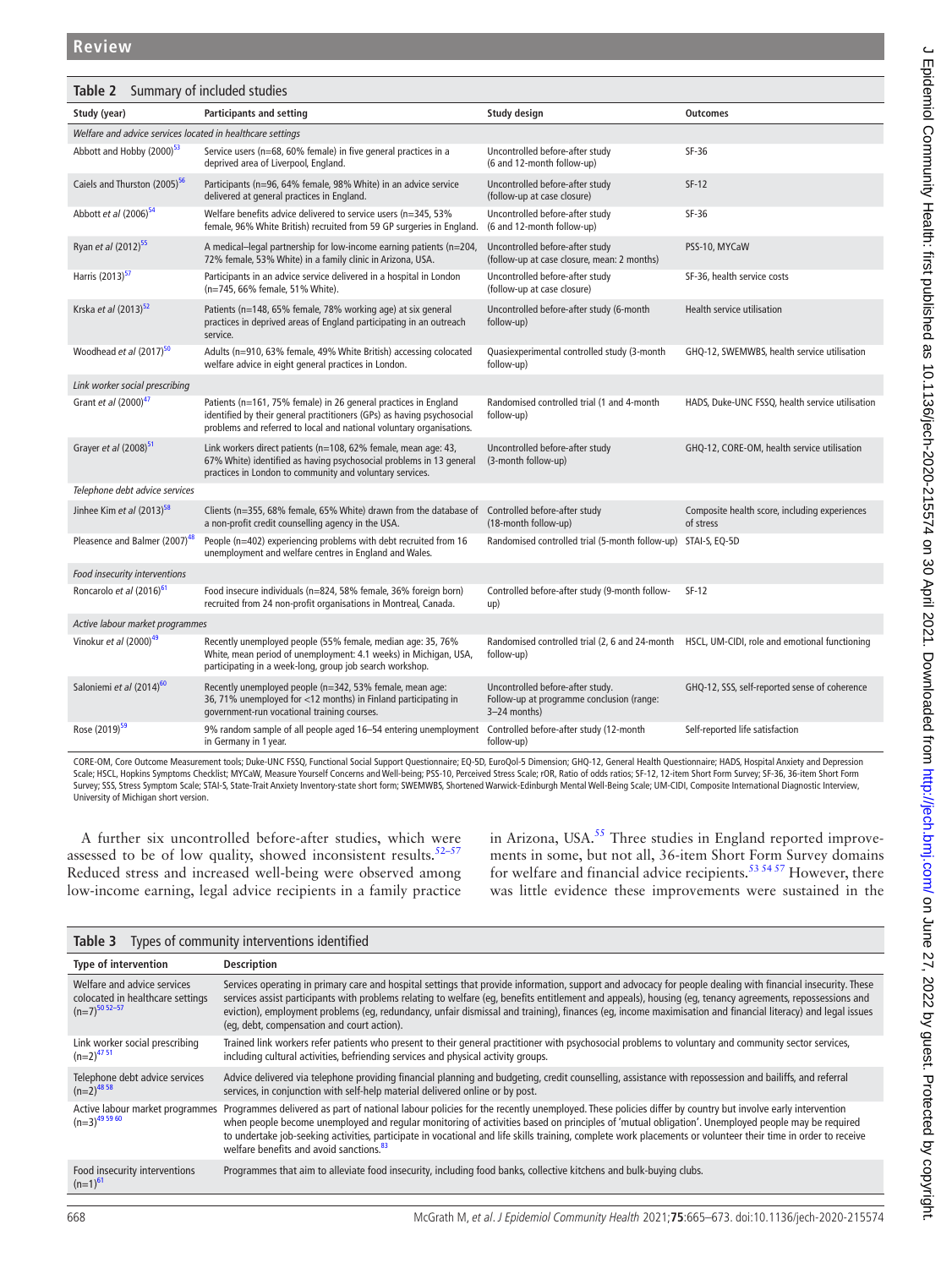longer term. Another advice outreach service in deprived areas of England reported reductions in GP appointments and prescriptions for hypnotics and anxiolytics but found no evidence of a change in antidepressant prescribing. $52$ 

#### Link worker social prescribing

Two studies from the UK measured the effectiveness of link workers providing referral from primary care to voluntary and community sector organisations. Both studies focused on the mechanism of referral rather than the specific social prescription that patients received. An RCT in England used trained project facilitators to encourage participation in programmes managed by local and national voluntary organisations.<sup>47</sup> The study failed to report all quality assessment domains adequately and received a moderate quality assessment. Compared with controls, at 4-month follow-up, participants in the intervention arm showed greater improvements in anxiety and functional health status. No difference was observed in depression or perceived social support. These patients also received more mental health prescriptions and fewer mental health referrals than controls. In an uncontrolled before-after study in London rated low quality, link workers directed, and if necessary, accom-panied GP-referred patients to community programmes.<sup>[51](#page-8-8)</sup> At 3-month follow-up participants showed reductions in psychological distress, primary care consultations or mental health prescriptions.

#### Telephone debt advice services

Two studies describing telephone debt advice services were identified, and both received a low-quality rating.<sup>48 62</sup> An RCT in England and Wales recruited individuals experiencing debtrelated stress from unemployment centres.<sup>48</sup> Participants in the intervention arm received telephone advice, which included assistance with repossession and bailiffs, financial planning, written self-help material and a referral service. The trial encountered difficulties recruiting participants and delivering telephone advice and, because of higher than anticipated attrition, stopped before completing 12-month follow-up. However, at 20 weeks, there was no evidence of improved anxiety or general health scores. A not-for-profit debt management programme in the USA provided telephone credit counselling and online material.<sup>58</sup> In a before-after evaluation of the programme, at 18-month follow-up participants reported small improvements in a composite health score, which included self-reported stress.

#### Food insecurity interventions

A non-randomised study of food insecure, low-income households in Canada was rated low quality and compared traditional food banks to 'alternative' food insecurity interventions (collective kitchens, bulk-buying clubs and community gardens), which aim to promote empowerment, social inclusion and skill development[.61](#page-8-1) Improvements in food security and mental health were observed in food bank users at 9-month follow-up, but not for participants of alternative interventions.

## Active labour market programmes for the recently unemployed

Three studies examined mental health outcomes following participation in active labour market programmes.<sup>49 59 60</sup> An RCT in the USA assigned recently unemployed people into either week-long, job search workshops or a control group receiving an advice booklet.<sup>49</sup> The intervention comprised daily 4-hour group sessions, which aimed to increase participants' sense of mastery and motivation by teaching job search skills and

protecting against setbacks. At 2-year follow-up, participants in the intervention arm had lower depression scores, higher levels of role and emotional functioning, and were less likely to have experienced a major depressive episode in the previous year. The study received a moderate rating as not all quality assessment domains were reported.

Another two programmes for the recently unemployed were identified and received low-quality assessments. In Germany, participants in labour schemes who received wage and selfemployment subsidies or undertook training courses showed increased life satisfaction at 12-month follow-up, compared with baseline (measured within 2 weeks of becoming unemployed).<sup>[59](#page-8-11)</sup> At the conclusion of vocational training programmes in Finland, no improvements were observed in participants' psychological distress, stress symptom scores or sense of coherence, compared with baseline. $60$  Nevertheless, subgroup analyses revealed improvements in these outcomes for people with a tertiary education, those studying courses in 'white-collar' occupations, but not for those studying 'blue-collar' occupations.

#### Economic evaluation

A full economic evaluation was not conducted in any of the studies meeting our inclusion criteria. Nevertheless, five studies measured the impact of services on healthcare staffing, appointments and prescribing, $4750-5257$  three studies calculated financial returns to participants<sup>[50 56 57](#page-8-0)</sup> and one study reported the cost of delivering the service<sup>47</sup> [\(table](#page-5-0) 4).

Interviews with healthcare workers revealed a perception that colocated welfare and advice services reduced staff workloads<sup>[57](#page-8-7)</sup> and the number of GP appointments, mental health referrals and prescriptions.<sup>52</sup> However, changes to the frequency of GP consultations were not confirmed using either retrospective analysis of medical records<sup>52</sup> or patient self-report.<sup>[50](#page-8-0)</sup> Colocated welfare advice services produced substantial financial gains for partici-pants due to increased welfare payments and reduced debt.<sup>[50 56 57](#page-8-0)</sup> A return on investment analysis of one service showed a total financial gain to participants of £15 for every  $£1$  spent by the service provider after 8 months.<sup>[50](#page-8-0)</sup> A link worker service found that participants received more mental health prescriptions and fewer mental health referrals.<sup>47</sup> However, the intervention arm accrued a higher mean cost per participant compared with controls after the cost of delivering the service was taken into account.

## **DISCUSSION**

This review identified five categories of community interventions for working-age adults during periods of financial adversity. None of the included studies received a high-quality assessment and we find insufficient evidence to conclude that any one of these diverse categories of interventions is effective for improving mental health and well-being. Further, none of the studies identified conducted a full economic evaluation and there is limited evidence of an impact on costs to the health system.

Three studies without a high risk of bias showed some evidence of effectiveness.<sup>47,49</sup> <sup>50</sup> Participation in group job skills training reduced the symptoms of depression and enhanced emotional functioning, $49$  which aligns with the wider literature confirming the effectiveness of similar job search programmes on the mental health of the long-term unemployed. $63,64$  There was some evidence that the provision of legal and welfare advice in primary care $50$  and referral to community sector programmes<sup>[47](#page-7-28)</sup> improved outcomes, at least for some subpopulations. The remaining studies received low-quality assessment ratings,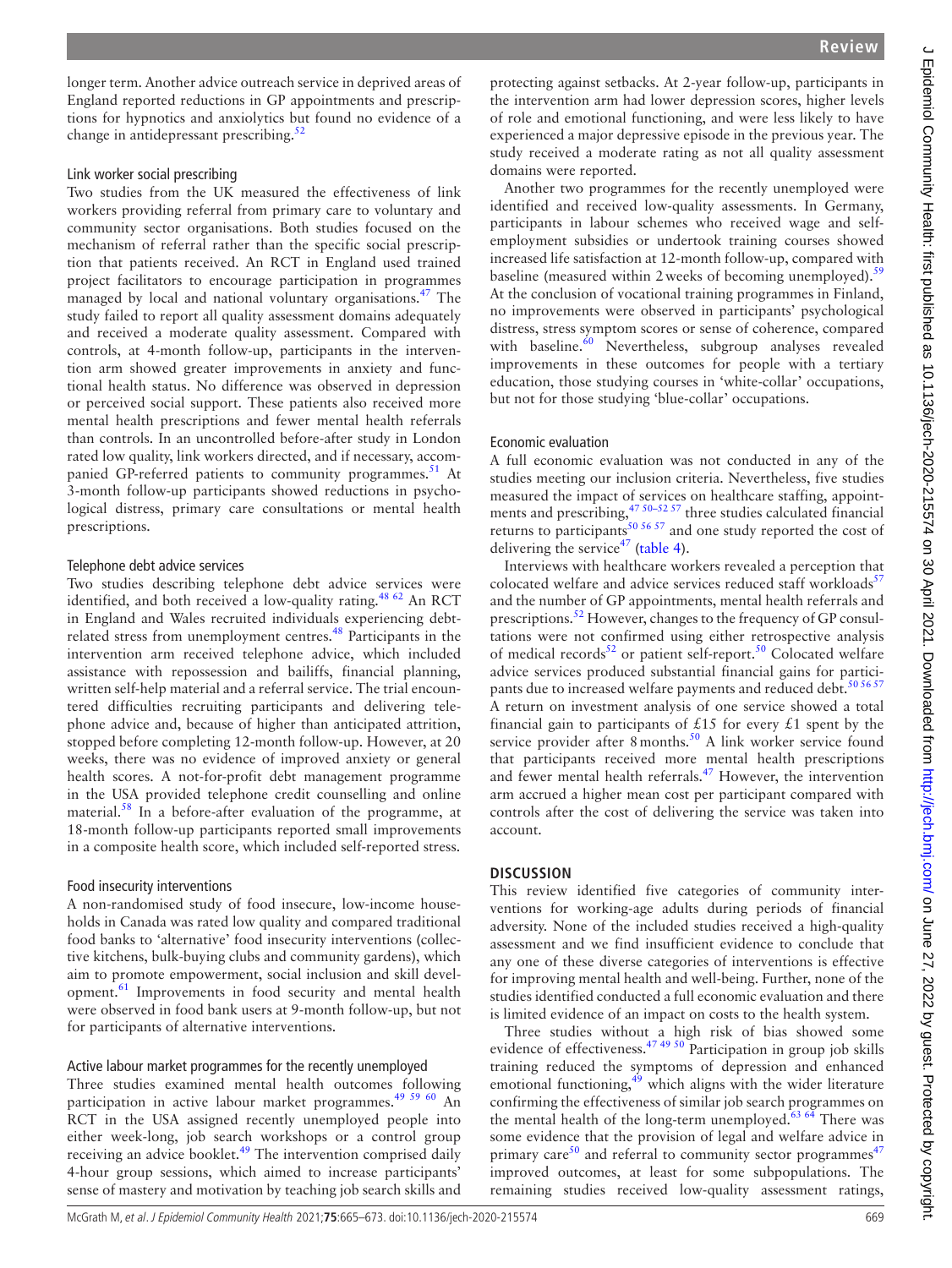<span id="page-5-0"></span>

| Table 4 Effectiveness of interventions on primary and secondary outcomes |                   |                                                                                                                                                                                                                                                                                                                                                                                                                                                                                                                                                                                                                                                                    |  |  |
|--------------------------------------------------------------------------|-------------------|--------------------------------------------------------------------------------------------------------------------------------------------------------------------------------------------------------------------------------------------------------------------------------------------------------------------------------------------------------------------------------------------------------------------------------------------------------------------------------------------------------------------------------------------------------------------------------------------------------------------------------------------------------------------|--|--|
| Study (year)                                                             | Quality<br>rating | <b>Effect on mental health outcomes</b>                                                                                                                                                                                                                                                                                                                                                                                                                                                                                                                                                                                                                            |  |  |
| Welfare and advice services located in healthcare settings               |                   |                                                                                                                                                                                                                                                                                                                                                                                                                                                                                                                                                                                                                                                                    |  |  |
| Abbott and Hobby (2000) <sup>53</sup>                                    | Low               | For participants with increased income after 6 months ( $n=48$ ), improved mean scores for some SF-36 domains: vitality (pre: 20.8, post: 28.5, t=3.3, p=0.002),<br>emotional role functioning (pre: 36.8, post: 51.4, t=2.2, p=0.037) and mental health (pre: 45.9, post: 53.1, t=2.9, p=0.005), but not social functioning (pre:<br>29.4, post: 32.0, p>0.05). No improvements observed at 6 months in participants without increased income (n=20), or in either group after 12 months.                                                                                                                                                                         |  |  |
| Caiels and Thurston (2005) <sup>56</sup>                                 | Low               | For those participants who complete preintervention and postintervention questionnaires ( $n=81$ ), no change in SF-12 score (pre: mean=34.1, post:<br>mean=35.6, p=0.335). Over the 12-month period, £356754 gained on behalf of clients.                                                                                                                                                                                                                                                                                                                                                                                                                         |  |  |
| Abbott et al (2006) <sup>54</sup>                                        | Low               | At 6-month follow-up, no improvements in SF-36 domains (vitality, social functioning, emotional role and mental health) among those who saw an increase in<br>income following participation (n=160) compared with those who did not (n=84). At 12-month follow-up, improvements observed in emotional role (adjusted<br>mean difference: 16.37 (2.72-30.01), p=0.02) and mental health (adjusted mean difference: 6.85 (0.72-12.98), p=0.03) for participants with increased<br>income ( $n=134$ ), compared with those who did not ( $n=50$ ). No change in vitality and social functioning scores between the two groups.                                       |  |  |
| Harris (2013) <sup>57</sup>                                              | Low               | Improvements in mean emotional well-being scores (preadvice: 47.8, postadvice: 61.3, t=3.3, p=0.001) and role limitation due to emotional problems<br>(preadvice: 35.1, postadvice: 62.2, t=3.2, p=0.002) observed at case closure (n=65). 35% of participants achieved financial gains during the programme<br>(mean gain £4686 per benefiting client). 17 weeks of staff time saved over the 3-year study period, resulting in an annual savings of £8700.                                                                                                                                                                                                       |  |  |
| Ryan et al (2012) <sup>55</sup>                                          | Low               | Compared with baseline, participants (n=67) reported decreased stress (mean difference: 8.1, p<0.001) and increased well-being (mean difference: 1.8,<br>p<0.001) after participation in the programme.                                                                                                                                                                                                                                                                                                                                                                                                                                                            |  |  |
| Krska et al (2013) <sup>52</sup>                                         | Low               | In the 6-month period following participation, no changes observed in mean number of primary care mental health appointments, mental health referrals or<br>antidepressant prescriptions per patient. However, a decrease was observed in mean prescriptions for hypnotics/anxiolytics per patient $(-0.16, p<0.05)$ .                                                                                                                                                                                                                                                                                                                                             |  |  |
| Woodhead et al (2017) <sup>50</sup>                                      | Moderate          | Overall, no evidence of effect on probable common mental disorder or well-being. However, relative to controls, probable common mental disorder reduced for<br>female (rOR=0.37 (95% CI 0.20 to 0.70)) and Black advice recipients (rOR=0.09 (95% CI 0.03 to 0.28)). Well-being increased for participants who received a<br>positive outcome from the advice service ( $\beta$ coefficient=1.29, 95% CI 0.25 to 2.32, p=0.015).<br>No evidence that the intervention impacted 3-month, self-reported consultation frequency. £2689 average financial gain per participant over the study period.<br>£15 income gain per £1 provided by the funder.                |  |  |
| Link worker social prescribing                                           |                   |                                                                                                                                                                                                                                                                                                                                                                                                                                                                                                                                                                                                                                                                    |  |  |
| Grant et al $(2000)^{4/2}$                                               | Moderate          | After adjustment for baseline scores, participants showed greater reductions in anxiety scores (-1.9, 95% CI -3.0 to -0.7, p=0.002), but not depression<br>scores (-0.9, 95% CI -1.9 to 0.2, p=0.116). Participants showed greater improvement in functional health components relating to pain (-0.5, 95% CI -0.8<br>to $-0.1$ , p=0.005), emotional feelings ( $-0.5$ , 95% CI $-0.8$ to $-0.2$ , p=0.003), ability to carry out everyday activities ( $-0.5$ , 95% CI $-0.8$ to $-0.2$ , p=0.001) and<br>feelings about general health $(-0.4, 95\% \text{ C}1 - 0.7 \text{ to } -0.1, p=0.003)$ . No difference was observed between groups in social support. |  |  |
| Grayer et al (2008) <sup>51</sup>                                        | Low               | Compared with baseline, fewer participants experiencing psychological distress based on both the GHQ-12 (pre: 82.6%, post: 52.2%, difference: 30.4%<br>(16.9-43.9)) and the CORE-OM (pre: 85.1%, post: 67.6, difference: 17.5% (7.4%-27.7%)). The proportion of patients prescribed psychotropic medication<br>declined (pre: 34.7, post: 18.8%, difference: 15.8% (6.0–25.6)), while the proportion receiving onward mental health referrals increased (pre: 7.9%, post:<br>19.8%, difference: 11.9% (1.9-21.9)).                                                                                                                                                 |  |  |
| Telephone debt advice services                                           |                   |                                                                                                                                                                                                                                                                                                                                                                                                                                                                                                                                                                                                                                                                    |  |  |
| Jinhee Kim et al (2013) <sup>58</sup>                                    | Low               | At 18-month follow-up, small improvements in health scores were observed in participants (n=70) (pre: 10.60, post: 10.98, t=2.62, p<0.05) but not in controls<br>$(n=100)$ (pre: 10.68, post: 10.60, t=0.29, p>0.05).                                                                                                                                                                                                                                                                                                                                                                                                                                              |  |  |
| Pleasence and Balmer (2007) <sup>48</sup> Low                            |                   | Trial stopped early due to attrition. However, after 20 weeks, no changes were observed in anxiety or general health score for either the intervention group<br>$(n=119)$ or the control group $(n=115)$ .                                                                                                                                                                                                                                                                                                                                                                                                                                                         |  |  |
| Food insecurity interventions                                            |                   |                                                                                                                                                                                                                                                                                                                                                                                                                                                                                                                                                                                                                                                                    |  |  |
| Roncarolo et al (2016) <sup>61</sup>                                     | Low               | Improved mental health scores were observed for participants in traditional food security interventions (pre: 58.1, post: 63.9, adjusted $\beta$ coefficient: 5.3<br>$(3.1-7.4)$ , while no changes were observed in participants of alternative interventions (pre: 66.1, post: 71.1, adjusted $\beta$ coefficient: 4.2 (-1.3 to 9.7)).                                                                                                                                                                                                                                                                                                                           |  |  |
| Active labour market programmes                                          |                   |                                                                                                                                                                                                                                                                                                                                                                                                                                                                                                                                                                                                                                                                    |  |  |
| Rose (2019) <sup>59</sup>                                                | Low               | Labour programmes that most closely replicate employment (wage subsidies and subsidised self-employment) had the largest effect on improving the well-<br>being of participants. When results were disaggregated by sex, no differences in well-being were observed participating in the ALMP schemes, compared with<br>non-participants.                                                                                                                                                                                                                                                                                                                          |  |  |
| Saloniemi et al (2014) <sup>60</sup>                                     | Low               | Overall, no change in psychological distress, sense of coherence or stress at the end of the training course, compared with baseline. However, improvements in<br>all three measures were seen among participants with a tertiary education and those who were previously employed in a 'white-collar' occupation.                                                                                                                                                                                                                                                                                                                                                 |  |  |
| Vinokur et al (2000) <sup>49</sup>                                       | Moderate          | At 2-year follow-up, compared with controls, participants had significantly higher role functioning and lower depressive symptoms, and were less likely to<br>have experienced a probable major depressive episode.                                                                                                                                                                                                                                                                                                                                                                                                                                                |  |  |

CORE-OM, Core Outcome Measurement tools; GHQ-12, General Health Questionnaire; SF-12, 12-item Short Form Survey; SF-36, 36-item Short Form Survey.

primarily due to self-selected samples,  $53$   $55$   $57$   $58$  uncontrolled designs<sup>51–57 60</sup> and poor study retention.<sup>48 53 54 58 61</sup> Four studies used primary care and mental health service utilisation as outcome measures. $47 50-52$  However, it is unclear whether these outcomes indicated improved access to services or quality of care, or declining mental health.

This overall lack of evidence mirrors the findings of reviews examining the effect on health and social outcomes of colocated advice services $65$  and social prescribing,  $66$  and interventions to reduce the impact of poverty and inequality,<sup>67</sup> and unemployment and economic hardship.<sup>41</sup> Studies identified in our review described the challenges of conducting trials in populations experiencing financial uncertainty<sup>48</sup> and within primary care and voluntary sector settings $47$  highlighting the difficulties of measuring the impact of community interventions using traditional effectiveness studies.<sup>67 68</sup>

The studies we identified provide useful insights for intervening on health inequalities, which is particularly important in light of emerging evidence that the COVID-19 pandemic has exacerbated existing patterns of inequalities. $69-71$  Since the introduction of measures to contain the pandemic, those living in deprived communities and low-income households have been more likely to experience both financial adversity (employ-ment sector shutdowns, reduced income and job losses)<sup>[69 70](#page-8-17)</sup> and declining mental health. $71$  Most interventions we identified aimed to reach deprived communities, either through targeted delivery in deprived neighbourhoods<sup>50 52 53 56</sup> or through eligibility based on income or employment status.<sup>48</sup> <sup>49</sup> <sup>55</sup> <sup>59</sup> <sup>60</sup> As might be expected, there was some evidence that mental health outcomes improved only for those participants who saw improvements in their financial circumstances[.49 50 53 54 61](#page-7-30) This indicates that the social determinants of health are amenable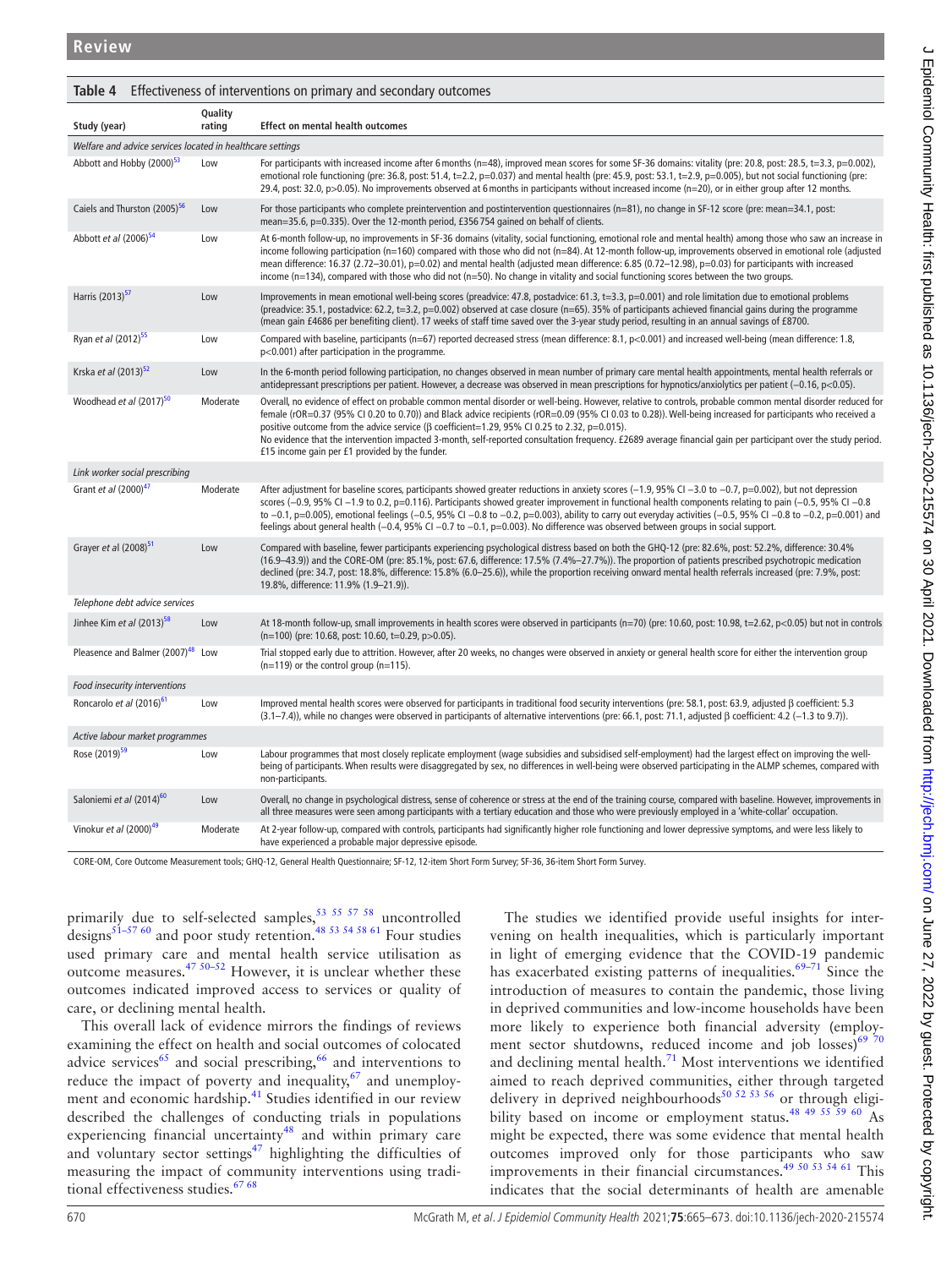to change through focused community interventions and that reducing financial uncertainty could be an actionable pathway towards improved mental health.

Colocated welfare and advice services produced substantial financial gains for participants.<sup>50 56 57</sup> This underscores the capacity for these programmes to correct the historical underclaiming of welfare entitlements observed in many deprived communities, $65$  which has been highlighted as a persistent problem during the implementation of COVID-19 employment protection policies.<sup>[72](#page-8-19)</sup> Nevertheless, evidence from vocational training programmes showing psychological distress reduced only among participants previously employed in salaried professions or with a tertiary education warns of the potential for community interventions to widen health inequalities.<sup>60</sup>

There is some evidence that integrating community services into healthcare settings can improve mental health,  $47\frac{50}{9}$  which is important within a policy context that increasingly emphasises third sector organisations' role in providing care.<sup>73</sup> Nevertheless, all 13 studies that adequately reported sample characteristics recruited more female participants than males (range 52%–75%). As more than half of our studies recruited participants from GPs, this may in part reflect lower primary care consultation rates observed in men.[74 75](#page-8-21) Therefore, variation in service utilisation and quality of care by gender, age, economic deprivation and language and ethnicity<sup>76–78</sup> should be considered when implementing programmes in these settings.

## **Limitations**

A focus on universal and selective prevention during the acute stages of financial adversity means we have systematically excluded studies evaluating community interventions on specific subpopulations with recognised pre-existing challenges, such as the long-term unemployed and homeless, and people with severe

# **What is already known on this subject**

- ► Episodes of financial adversity, such as recent job loss, precarious employment, personal debt and housing and food insecurity, represent a crucial period for the protection and promotion of mental health in working-age adults.
- ► Community interventions are one means through which to address these social determinants of mental health.
- ► A stronger evidence base regarding the effectiveness of community interventions delivered to the general population during periods of financial insecurity is required.

## **What this study adds**

- ► The evidence base for effective and cost-effective community interventions is marked by the presence of small, uncontrolled studies including potentially non-representative samples.
- ► Nevertheless, job search programmes, welfare and advice services located in healthcare settings, and link worker referral services show some evidence of effectiveness, at least for some subpopulations.
- ► The social determinants of health are amenable to change through focused community interventions and mitigating the impact of financial adversities could be an actionable pathway towards improved mental health.

mental illness. Similarly, we excluded a wider body of literature examining the effectiveness of interventions that seek to address chronic financial hardship and neighbourhood-level poverty.<sup>7980</sup> In general, the interventions we identified were not mental health interventions. Instead, their primary aim was to improve the material circumstances of participants. Therefore, we will have excluded studies evaluating the impact of these, and other promising interventions, on non-mental health outcomes, particularly those operating outside of healthcare settings where mental health outcomes are not routinely collected. We included only studies published since 2000 in order to identify evidence most relevant to contemporary service configuration and contexts; however, this may have introduced some bias. Reviewing studies from across high-income countries with divergent welfare provision models means the effect of an intervention observed in one country is unlikely to be generalisable to another.<sup>81</sup> Finally, excluding qualitative research and process evaluations further limits our findings. For many studies, limited information could be extracted regarding the intervention setting, the procedures and resources involved and any underpinning theory of change. A better understanding of the mechanisms through which these interventions act and the pathways towards improved mental health is required. $82$ 

## **CONCLUSION**

The evidence base for community interventions delivered to individuals experiencing personal or household financial adversity was marked by the presence of small, uncontrolled studies drawn from self-selected samples. However, our review highlights that community interventions can successfully reduce financial uncertainty, which is increasingly important given the deteriorating economic situation caused by the COVID-19 pandemic.

#### **Author affiliations**

<sup>1</sup> Division of Psychiatry, University College London, London, UK <sup>2</sup> Department of Health Services Research and Policy, London School of Hygiene &

Tropical Medicine, London, UK

<sup>3</sup>Department of Sport and Exercise Sciences, Durham University, Durham, UK <sup>4</sup>Department of Primary Care and Public Health, Imperial College London, London, UK

5 Department of Primary Care and Population Health, University College London, London, UK

<sup>6</sup>Institute of Health and Society, Newcastle University, Newcastle, UK <sup>7</sup> Cambridge Public Health, University of Cambridge, Cambridge, UK 8 Cambridge Institute for Sustainability Leadership, Cambridge, UK <sup>9</sup> Camden and Islington NHS Foundation Trust, London, UK

**Contributors** DPO, EO and KRW were responsible for the study design. MM, FD and KD performed the screening and quality assessment. MM conducted the data extraction and synthesis and wrote the initial draft. MM, FD, KD, CB, LC, JD, SG, RMH, EK, JBK, LL, CL, EO, KRW and DPO contributed to the interpretation of results, critically reviewed the manuscript and approved the final submission.

**Funding** This study was funded by the National Institute for Health Research (NIHR) School for Public Health Research (grant reference: BH154142). The NIHR School for Public Health Research is a partnership between the Universities of Sheffield, Bristol, Cambridge, Imperial; and University College London; the London School for Hygiene & Tropical Medicine; LiLaC—a collaboration between the Universities of Liverpool and Lancaster; and Fuse—the Centre for Translational Research in Public Health, a collaboration between Newcastle, Durham, Northumbria, Sunderland and Teesside Universities. MM, JD, JBK and DPO are supported by the NIHR Biomedical Research Centre at University College London Hospitals. DPO is also supported by the NIHR Applied Research Collaboration North Thames. EK is supported by an NIHR Senior Investigator Award and the NIHR Applied Research Collaboration North East and North Cumbria.

**Disclaimer** The views expressed are those of the author(s) and not necessarily those of the NIHR or the Department of Health and Social Care.

**Competing interests** None declared.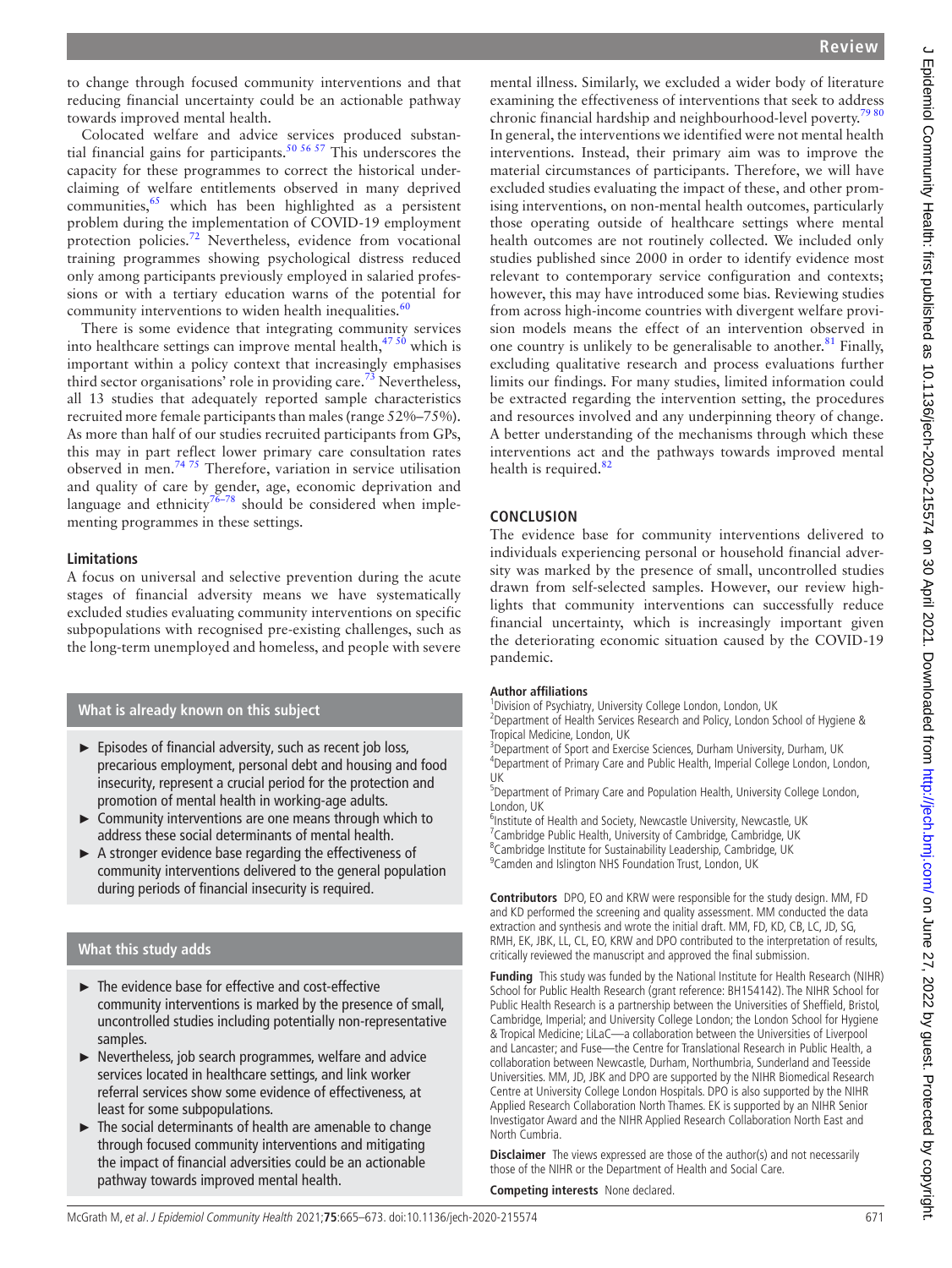## **Patient consent for publication** Not required.

**Provenance and peer review** Not commissioned: externally peer reviewed.

**Supplemental material** This content has been supplied by the author(s). It has not been vetted by BMJ Publishing Group Limited (BMJ) and may not have been peer-reviewed. Any opinions or recommendations discussed are solely those of the author(s) and are not endorsed by BMJ. BMJ disclaims all liability and responsibility arising from any reliance placed on the content. Where the content includes any translated material, BMJ does not warrant the accuracy and reliability of the translations (including but not limited to local regulations, clinical guidelines, terminology, drug names and drug dosages), and is not responsible for any error and/or omissions arising from translation and adaptation or otherwise.

**Open access** This is an open access article distributed in accordance with the Creative Commons Attribution 4.0 Unported (CC BY 4.0) license, which permits others to copy, redistribute, remix, transform and build upon this work for any purpose, provided the original work is properly cited, a link to the licence is given, and indication of whether changes were made. See: [https://creativecommons.org/](https://creativecommons.org/licenses/by/4.0/) [licenses/by/4.0/.](https://creativecommons.org/licenses/by/4.0/)

#### **ORCID iDs**

Michael McGrath <http://orcid.org/0000-0003-0465-176X> Fiona Duncan <http://orcid.org/0000-0002-4929-5685> Kate Dotsikas <http://orcid.org/0000-0001-5023-5201> Cleo Baskin <http://orcid.org/0000-0001-6254-8707> Liam Crosby<http://orcid.org/0000-0003-4643-3701> Shamini Gnani<http://orcid.org/0000-0001-6246-9590> Eileen Kaner<http://orcid.org/0000-0002-7169-9344> James Bowes Kirkbride<http://orcid.org/0000-0003-3401-0824> Louise Lafortune <http://orcid.org/0000-0002-9018-1217> Caroline Lee <http://orcid.org/0000-0002-5730-4350> David P Osborn <http://orcid.org/0000-0003-2519-1539> Kate R Walters<http://orcid.org/0000-0003-2173-2430> Jennifer Dykxhoorn<http://orcid.org/0000-0001-6391-8626>

## **REFERENCES**

- <span id="page-7-0"></span>1 McKee M, Stuckler D. If the world fails to protect the economy, COVID-19 will damage health not just now but also in the future. [Nat Med](http://dx.doi.org/10.1038/s41591-020-0863-y) 2020;26:640-2. 2 OECD. OECD employment outlook, 2020.
- <span id="page-7-2"></span><span id="page-7-1"></span>3 Achou B, Boisclair D, d'Astous P, et al. Early impact of the COVID-19 pandemic on household finances in Quebec. [Canadian Public Policy](http://dx.doi.org/10.3138/cpp.2020-087) 2020;46:S217–35. doi:10.3138/cpp.2020-087
- <span id="page-7-3"></span>4 Loopstra R. Vulnerability to food insecurity since the COVID-19 lockdown. London: King's College London & The Food Foundation, 2020.
- 5 Biddle N, Edwards B, Gray M, et al. COVID-19 and mortgage and rental payments: may 2020. Canberra: ANU Centre for Social Research and Methods, 2020.
- <span id="page-7-4"></span>6 Rönnblad T, Grönholm E, Jonsson J, et al. Precarious employment and mental health: a systematic review and meta-analysis of longitudinal studies. Scand J Work Environ [Health](http://dx.doi.org/10.5271/sjweh.3797) 2019;45:429–43.
- 7 Kim TJ, von dem Knesebeck O, insecurity Pjob. Perceived job insecurity, unemployment and depressive symptoms: a systematic review and meta-analysis of prospective observational studies. [Int Arch Occup Environ Health](http://dx.doi.org/10.1007/s00420-015-1107-1) 2016;89:561–73.
- 8 Richardson T, Elliott P, Roberts R. The relationship between personal unsecured debt and mental and physical health: a systematic review and meta-analysis. Clin Psychol [Rev](http://dx.doi.org/10.1016/j.cpr.2013.08.009) 2013;33:1148–62.
- 9 Maynard M, Andrade L, Packull-McCormick S, et al. Food insecurity and mental health among females in high-income countries. *[Int J Environ Res Public Health](http://dx.doi.org/10.3390/ijerph15071424)* 2018:15. doi:10.3390/ijerph15071424. [Epub ahead of print: 06 Jul 2018].
- 10 Tsai AC. Home foreclosure, health, and mental health: a systematic review of individual, aggregate, and contextual associations. [PLoS One](http://dx.doi.org/10.1371/journal.pone.0123182) 2015;10:e0123182.
- <span id="page-7-5"></span>11 Fitch C, Hamilton S, Bassett P, et al. The relationship between personal debt and mental health: a systematic review. [Ment Health Rev J](http://dx.doi.org/10.1108/13619321111202313) 2011;16:153–66.
- 12 McKee-Ryan F, Song Z, Wanberg CR, et al. Psychological and physical well-being during unemployment: a meta-analytic study. [J Appl Psychol](http://dx.doi.org/10.1037/0021-9010.90.1.53) 2005;90:53-76.
- 13 Jones AD. Food insecurity and mental health status: a global analysis of 149 countries. [Am J Prev Med](http://dx.doi.org/10.1016/j.amepre.2017.04.008) 2017;53:264–73.
- <span id="page-7-10"></span>14 Olesen SC, Butterworth P, Leach LS, et al. Mental health affects future employment as job loss affects mental health: findings from a longitudinal population study. BMC [Psychiatry](http://dx.doi.org/10.1186/1471-244X-13-144) 2013;13:144.
- <span id="page-7-6"></span>15 Laaksonen E, Martikainen P, Lahelma E, et al. Socioeconomic circumstances and common mental disorders among Finnish and British public sector employees: evidence from the Helsinki health study and the Whitehall II study. [Int J Epidemiol](http://dx.doi.org/10.1093/ije/dym074) 2007;36:776–86.
- 16 Meltzer H, Bebbington P, Brugha T, et al. The relationship between personal debt and specific common mental disorders. [Eur J Public Health](http://dx.doi.org/10.1093/eurpub/cks021) 2013;23:108-13.
- <span id="page-7-7"></span>17 Saraceno B, Levav I, Kohn R. The public mental health significance of research on socio-economic factors in schizophrenia and major depression. [World Psychiatry](http://www.ncbi.nlm.nih.gov/pubmed/16633546) 2005;4:181–5.
- <span id="page-7-8"></span>18 Meltzer H, Bebbington P, Brugha T, et al. Personal debt and suicidal ideation. Psychol [Med](http://dx.doi.org/10.1017/S0033291710001261) 2011;41:771–8.
- <span id="page-7-9"></span>19 Lund C. Poverty and mental health: a review of practice and policies. [Neuropsychiatry](http://dx.doi.org/10.2217/npy.12.24) 2012;2:213–9.
- 20 Loopstra R. Interventions to address household food insecurity in high-income countries. [Proc Nutr Soc](http://dx.doi.org/10.1017/S002966511800006X) 2018;77:270-81.
- 21 Lund C, Stansfeld S, de Silva M. Social determinants of mental health. In: Patel V, Minas H, Cohen A, et al, eds. Global mental health: principles and practice. Oxford University Press, 2013.
- <span id="page-7-11"></span>22 Patel V, Lund C, Hatherill S. Mental disorders: equity and social determinants. In: Blas E, Kurup AS, eds. Equity, social determinants and public health programmes. Geneva: World Health Organization, 2010.
- <span id="page-7-12"></span>23 Devicienti F. Poverty persistence in Britain: a multivariate analysis using the BHPS, 1991-1997: ISER working paper series, 2001.
- <span id="page-7-13"></span>24 Oxley H, Thai-Thanh D, Antolín P. Poverty dynamics in six OECD countries. OECD Economic Studies, 2000: 7–52.
- <span id="page-7-14"></span>25 World Health Organization. Social determinants of mental health. Geneva: World Health Organization, 2014.
- <span id="page-7-15"></span>26 Castillo EG, Ijadi-Maghsoodi R, Shadravan S, et al. Community interventions to promote mental health and social equity. [Curr Psychiatry Rep](http://dx.doi.org/10.1007/s11920-019-1017-0) 2019;21:35.
- 27 McLeroy KR, Norton BL, Kegler MC, et al. Community-based interventions. American Public Health Association, 2003.
- 28 Anderson LM, Adeney KL, Shinn C, et al. Community coalition-driven interventions to reduce health disparities among racial and ethnic minority populations. Cochrane [Database Syst Rev](http://dx.doi.org/10.1002/14651858.CD009905.pub2) 2015;6:Cd009905.
- 29 Nagy E, Moore S. Social interventions: an effective approach to reduce adult depression? [J Affect Disord](http://dx.doi.org/10.1016/j.jad.2017.04.043) 2017;218:131-52.
- <span id="page-7-16"></span>30 Burgess RA, Jain S, Petersen I, et al. Social interventions: a new era for global mental health? [Lancet Psychiatry](http://dx.doi.org/10.1016/S2215-0366(19)30397-9) 2020;7:118.
- 31 Campion J. Public mental health: key challenges and opportunities. [BJPsych Int](http://dx.doi.org/10.1192/bji.2017.11) 2018;15:51–4.
- <span id="page-7-17"></span>32 Johnson S. Social interventions in mental health: a call to action. Soc Psychiatry [Psychiatr Epidemiol](http://dx.doi.org/10.1007/s00127-017-1360-6) 2017;52:245–7.
- <span id="page-7-18"></span>33 Gunnell D, Appleby L, Arensman E, et al. Suicide risk and prevention during the COVID-19 pandemic. [Lancet Psychiatry](http://dx.doi.org/10.1016/S2215-0366(20)30171-1) 2020;7:468–71.
- 34 Holmes EA, O'Connor RC, Perry VH, et al. Multidisciplinary research priorities for the COVID-19 pandemic: a call for action for mental health science. [Lancet Psychiatry](http://dx.doi.org/10.1016/S2215-0366(20)30168-1) 2020;7:547–60.
- <span id="page-7-19"></span>35 Audhoe S, Hoving J, Sluiter J. Vocational interventions for unemployed: effects on work participation and mental distress; a systematic review. database of Abstracts of reviews of effects (Dare): quality-assessed reviews. York: Centre for Reviews and Dissemination, 2010.
- 36 Koopman MY, Pieterse ME, Bohlmeijer ET, et al. Mental health promoting interventions for the unemployed: a systematic review of applied techniques and effectiveness. International Journal of Mental Health Promotion 2017;19:202–23.
- <span id="page-7-20"></span>37 Baxter AJ, Tweed EJ, Katikireddi SV, et al. Effects of housing first approaches on health and well-being of adults who are homeless or at risk of homelessness: systematic review and meta-analysis of randomised controlled trials. J Epidemiol Community [Health](http://dx.doi.org/10.1136/jech-2018-210981) 2019;73:379–87.
- 38 Hwang SW, Tolomiczenko G, Kouyoumdjian FG, et al. Interventions to improve the health of the homeless: a systematic review. [Am J Prev Med](http://dx.doi.org/10.1016/j.amepre.2005.06.017) 2005;29:311-9.
- <span id="page-7-21"></span>39 Webber M, Fendt-Newlin M. A review of social participation interventions for people with mental health problems. [Soc Psychiatry Psychiatr Epidemiol](http://dx.doi.org/10.1007/s00127-017-1372-2) 2017;52:369-80.
- 40 Lloyd-Evans B, Mayo-Wilson E, Harrison B, et al. A systematic review and metaanalysis of randomised controlled trials of peer support for people with severe mental illness. [BMC Psychiatry](http://dx.doi.org/10.1186/1471-244X-14-39) 2014;14:39.
- <span id="page-7-22"></span>41 Moore THM, Kapur N, Hawton K, et al. Interventions to reduce the impact of unemployment and economic hardship on mental health in the general population: a systematic review. [Psychol Med](http://dx.doi.org/10.1017/S0033291716002944) 2017;47:1062-84.
- <span id="page-7-23"></span>42 Moher D, Liberati A, Tetzlaff J, et al. Preferred reporting items for systematic reviews and meta-analyses: the PRISMA statement. [BMJ](http://dx.doi.org/10.1136/bmj.b2535) 2009;339:b2535.
- <span id="page-7-24"></span>43 Organisation for Economic Co-operation and Development. Country classification 2019, 2019.
- <span id="page-7-25"></span>44 World Health Organization. Prevention of Mental Disorders - Effective Interventions and Policy Options, 2004.
- <span id="page-7-26"></span>45 Hoffmann TC, Glasziou PP, Boutron I, et al. Better reporting of interventions: template for intervention description and replication (TIDieR) checklist and quide. **[BMJ](http://dx.doi.org/10.1136/bmj.g1687)** 2014;348:g1687.
- <span id="page-7-27"></span>46 Effective Public Health Practice Project. Quality assessment tool for quantitative studies. Canada: Hamilton, 1998.
- <span id="page-7-28"></span>47 Grant C, Goodenough T, Harvey I, et al. A randomised controlled trial and economic evaluation of a referrals facilitator between primary care and the voluntary sector. [BMJ](http://dx.doi.org/10.1136/bmj.320.7232.419) 2000;320:419–23.
- <span id="page-7-29"></span>48 Pleasence P, Balmer NJ. Changing fortunes: results from a randomized trial of the offer of debt advice in England and Wales. [J Empir Leg Stud](http://dx.doi.org/10.1111/j.1740-1461.2007.00102.x) 2007;4:651-73.
- <span id="page-7-30"></span>49 Vinokur AD, Schul Y, Vuori J, et al. Two years after a job loss: long-term impact of the jobs program on reemployment and mental health. [J Occup Health Psychol](http://dx.doi.org/10.1037//1076-8998.5.1.32) 2000;5:32–47.

 $\epsilon$